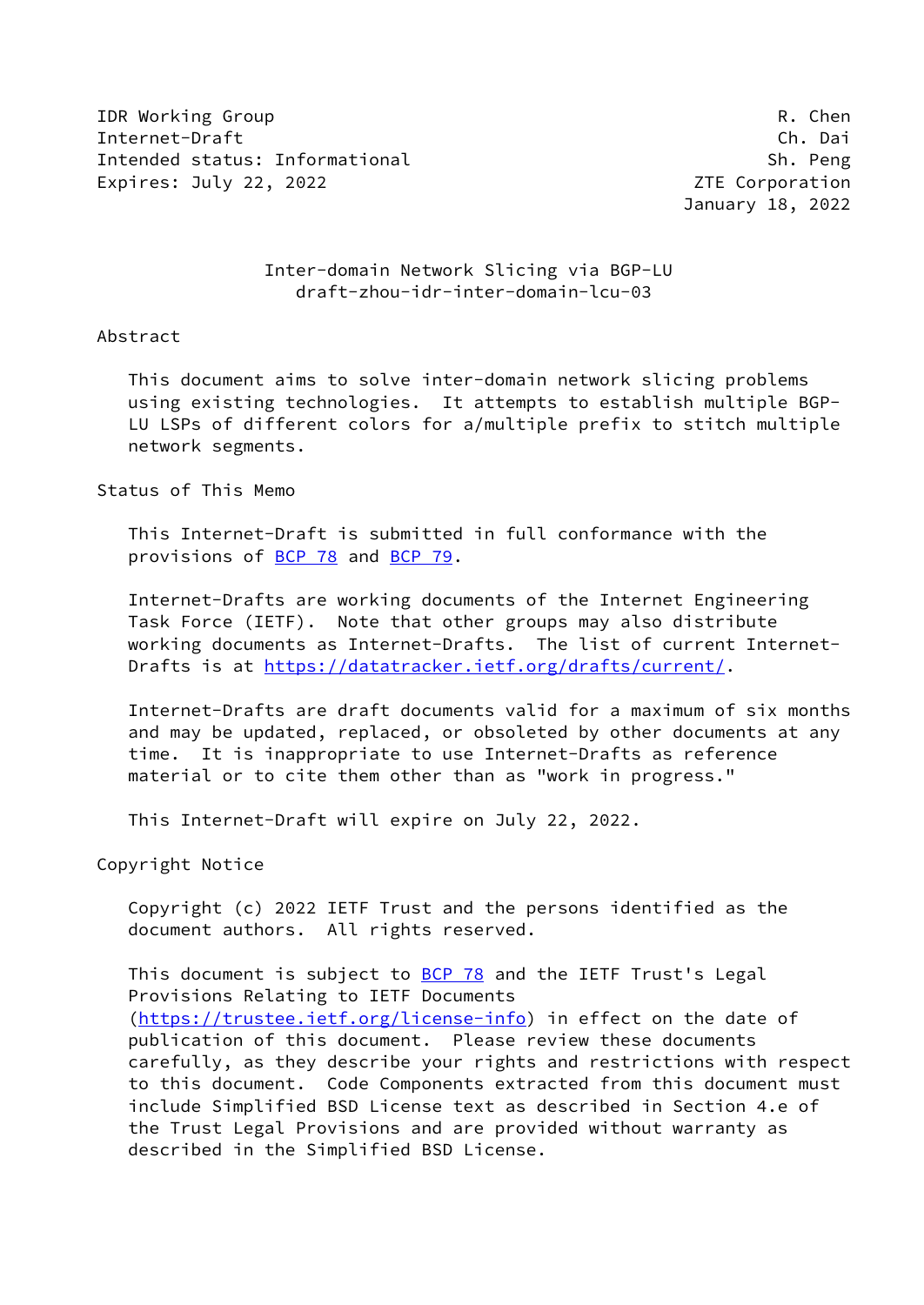<span id="page-1-1"></span>Internet-Draft Inter-domain Network Slicing via BGP-LU January 2022

# Table of Contents

| 2. | Requirements notation $\cdots$ 3                                      |                         |
|----|-----------------------------------------------------------------------|-------------------------|
| 3. |                                                                       | $\overline{\mathbf{3}}$ |
|    | $\underline{4}$ . Advertising multiple paths 3                        |                         |
| 5. | Assigning Label(s) $\ldots \ldots \ldots \ldots \ldots \ldots \ldots$ |                         |
|    | 6. Inter-domain Network Slicing via BGP-LU $\frac{4}{5}$              |                         |
|    |                                                                       |                         |
|    |                                                                       | 6                       |
|    |                                                                       | 6                       |
|    |                                                                       | 6                       |
|    |                                                                       | 6                       |
|    |                                                                       | $\overline{7}$          |
|    |                                                                       |                         |

# <span id="page-1-0"></span>[1](#page-1-0). Introduction

 In the traditional end to end inter-domain network slicing, BGP-LU is used to build inter-domain MPLS LSP, and overlay service will be directly over BGP-LU LSP. For an E2E BGP-LU LSP, if overlay service has TE requirements that defined by a color, the BGP-LU LSP need also have a sense of color, i.e., BGP-LU label could be allocated per color.

 [RFC8277] specifies a set of procedures for using BGP to advertise that a specified router has bound a specified MPLS label to a specified address prefix. It's an effective way for inter-domain labels, but it does not have the ability to select the underlying network resources.

 This document describes the colored BGP-LU LSP, which contains two options:

- o One is to define the multiple paths for the same destination prefix and advertise in BGP UPDATE message, and each UPDATE message can contain the color Extended Community [\[RFC9012](https://datatracker.ietf.org/doc/pdf/rfc9012)] with different color value, which helps to select the underlying resources.This mode require additional path function defined in [[RFC7911\]](https://datatracker.ietf.org/doc/pdf/rfc7911).
- o The other is that multiple prefixs and multiple colors are configured on PE. One prefixs corresponds to one color. This mode does not require to additional path function.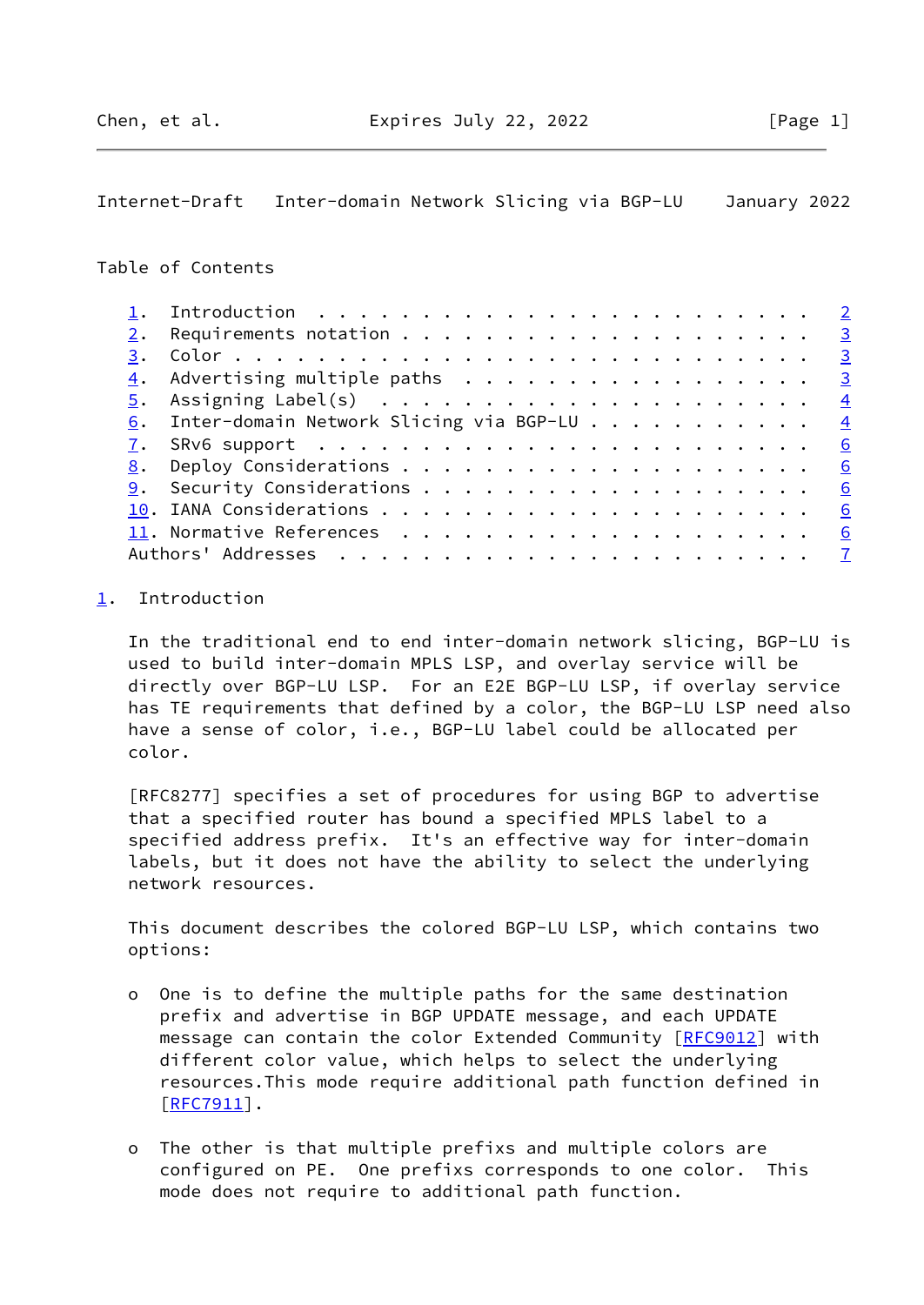Chen, et al. **Expires July 22, 2022** [Page 2]

<span id="page-2-1"></span>Internet-Draft Inter-domain Network Slicing via BGP-LU January 2022

<span id="page-2-0"></span>[2](#page-2-0). Requirements notation

 The key words "MUST", "MUST NOT", "REQUIRED", "SHALL", "SHALL NOT", "SHOULD", "SHOULD NOT", "RECOMMENDED", "MAY", and "OPTIONAL" in this document are to be interpreted as described in [\[RFC2119](https://datatracker.ietf.org/doc/pdf/rfc2119)].

<span id="page-2-2"></span>[3](#page-2-2). Color

 [RFC9012] introduces the concept of color, which is used as one of the KEY of SR policy  $[I-D.iett-spring-segment-routine-policy]$ . The color of SR policy defines a TE purpose, which includes a set of constraints such as bandwidth, delay, TE metric, etc.

 TO help routing decisions , each UPDATE may contain a Color Extended Community with a specific color value, the Color Sub-TLV is only an opaque extended community.

<span id="page-2-3"></span>[4](#page-2-3). Advertising multiple paths

 A BGP speaker can advertise multiple paths for a particular address prefix by a Path identifier in the Extended NLRI Encoding as defined in [[RFC7911\]](https://datatracker.ietf.org/doc/pdf/rfc7911).

> +--------------------------------+ | Path Identifier (4 octets) | +--------------------------------+ | Length (1 octet) | +--------------------------------+ | Prefix (variable) | +--------------------------------+

 The Path Identifier only identifies a path, not carrying any particular semantics.In this document, it can be generated by the <Prefix,Color> tuple. The assignment to the Path Identifier for a path by a BGP speaker is purely a local matter.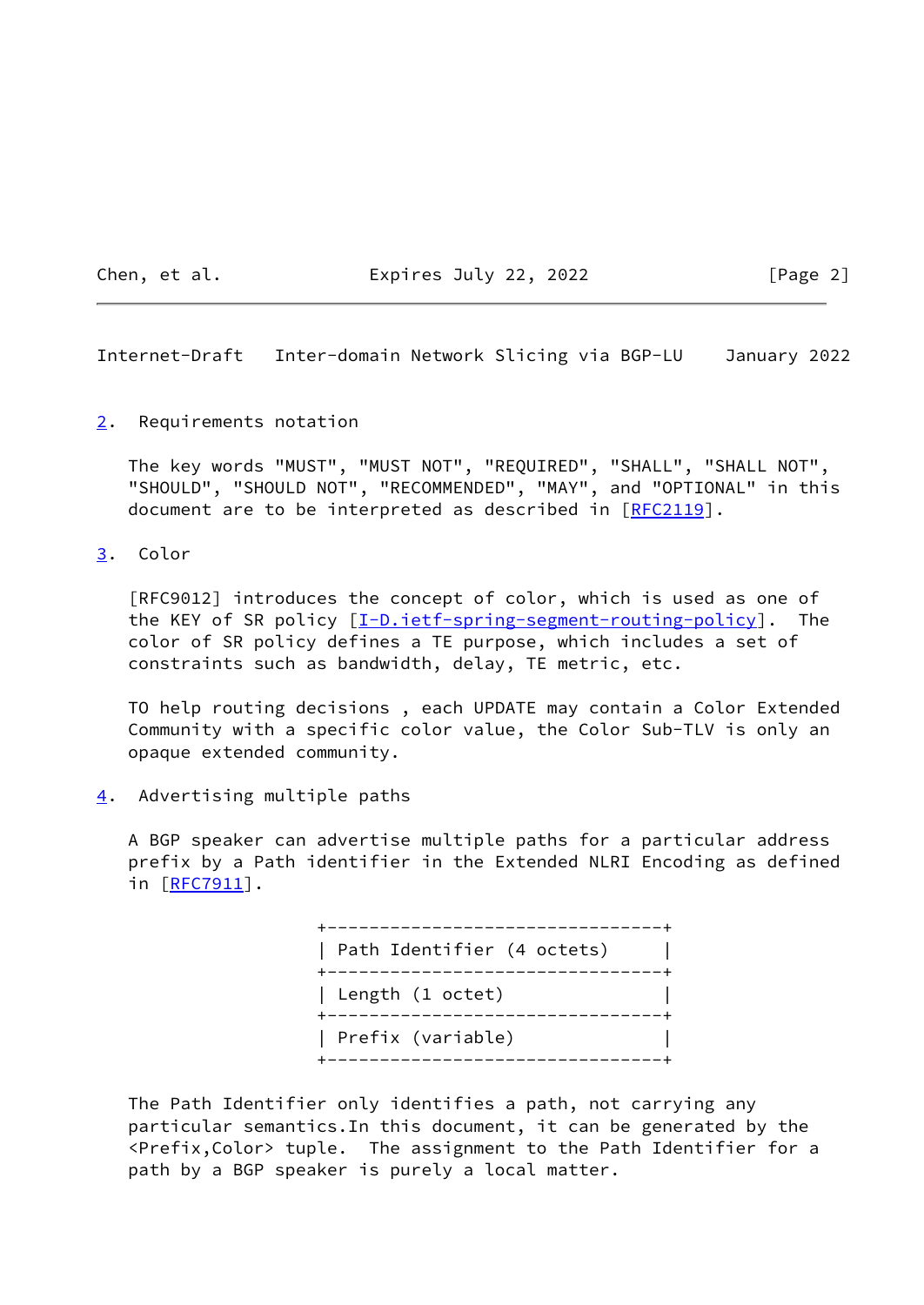Therefore, if a BGP speaker has two colors for the prefix P, which correspond to two different paths, it may advertise two UPDATE NLRIs,  $\epsilon$ prefix, pathid1> with color1 extended community and  $\epsilon$ prefix, pathid2> with color2 extended community. Pathid1 and pathid2 in two UPDATE NLRIs MUST be different.

 Note that in this document, BGP speakers acting as border routers that interact with external neighbors need to support advertising multiple paths corresponding to the same prefix. Although multiple paths have differnet path ids, they have the same next hop. As for the procedures of mutual backup paths with the same prefix and the differnet next hops, refer to [[RFC7911](https://datatracker.ietf.org/doc/pdf/rfc7911)].

| Chen, et al. |  | Expires July 22, 2022 | [Page 3] |  |
|--------------|--|-----------------------|----------|--|
|--------------|--|-----------------------|----------|--|

<span id="page-3-1"></span>Internet-Draft Inter-domain Network Slicing via BGP-LU January 2022

<span id="page-3-0"></span>[5](#page-3-0). Assigning Label(s)

 [RFC8277] describes how to use BGP to bind MPLS label(s) to the address prefixes. The specific format of the UPDATE message is detailed in Section [2 of \[RFC8277\]](https://datatracker.ietf.org/doc/pdf/rfc8277#section-2).

[RFC8277] Section 3.2 details the process of modifying the Label field during propagation. When propagating a SAFI-4 or SAFI-128 route, if the Network Address of Next Hop field has never changed, the label field must remain unchanged. Otherwise, if the Network Address of Next Hop field is changed, the label field(s) of the propagating route must contain the label(s) that is (are) bound to the prefix at the new next hop. What the label changes to depends on the local policy. However, LSPs with different color paths need to have different label(s).

<span id="page-3-2"></span>[6](#page-3-2). Inter-domain Network Slicing via BGP-LU

 [RFC7911] defined that multiple paths for a particular address prefix by a Path identifier can be advertised in BGP UPDATE message, and each UPDATE message can contain the Color Extended Community [\[RFC9012](https://datatracker.ietf.org/doc/pdf/rfc9012)] with different color value. That is a simple existing way to realize BGP-LU color function, and no protocol extension required.

 Consider the following example of establishing multiple BGP-LU LSPs per different colors in a cross-domain scenario.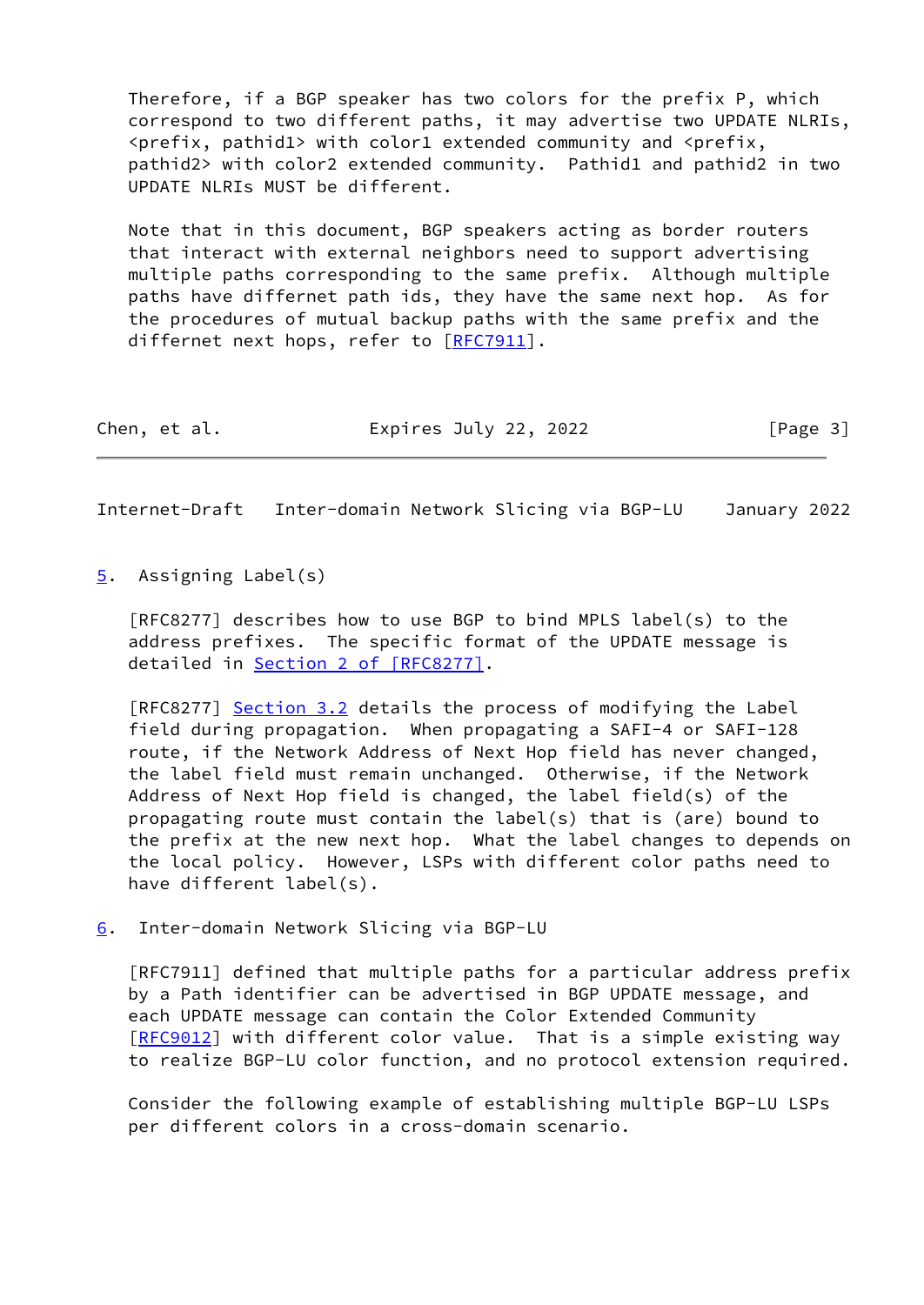Chen, et al. **Expires July 22, 2022** [Page 4]

Internet-Draft Inter-domain Network Slicing via BGP-LU January 2022

 <1.1.1.1, path-id1> <1.1.1.1, path-id1> <1.1.1.1, path-id1> <color1, label200> <color1, label201> <color1, label201> ------------------------------------------------------------------> . The contract of the contract of the contract of the contract of the contract of  $\mathcal{L}$  $($  ) and  $($  )  $. -$ ( )-.  $. -$  .-( )-. +---+---color1----+----+ +---+----color1----+---+ |PE1|\---SR-TE1---/|AS |-sub-if1 with slice1-|AS |\---SR-TE1---/|PE2| | |/---SR-TE2---\|BR1|-sub-if2 with slice2-|BR2|/---SR-TE2---\| | +---+---color2---- +---+ +---+--color2------+---+  $($  ) ( ) '--( AS1 )--' '--( AS2 )--'  $($  ) and ( ) and ( )  $-1$  -  $-1$  -  $-1$  -  $-1$  -  $-1$  -  $-1$  -  $-1$  -  $-1$  -  $-1$  -  $-1$  -  $-1$  -  $-1$  -------------------------------------------------------------------> <1.1.1.1, path-id2> <1.1.1.1, path-id2> <1.1.1.1, path-id2> <color2, label200> <color2, label202> <color2, label202> Label Exchange Tables: ASBR1: ASBR2: inLabel outLabel nextHop inLabel outLabel nextHop 201 200 SR-TE1 201 201 sub-if1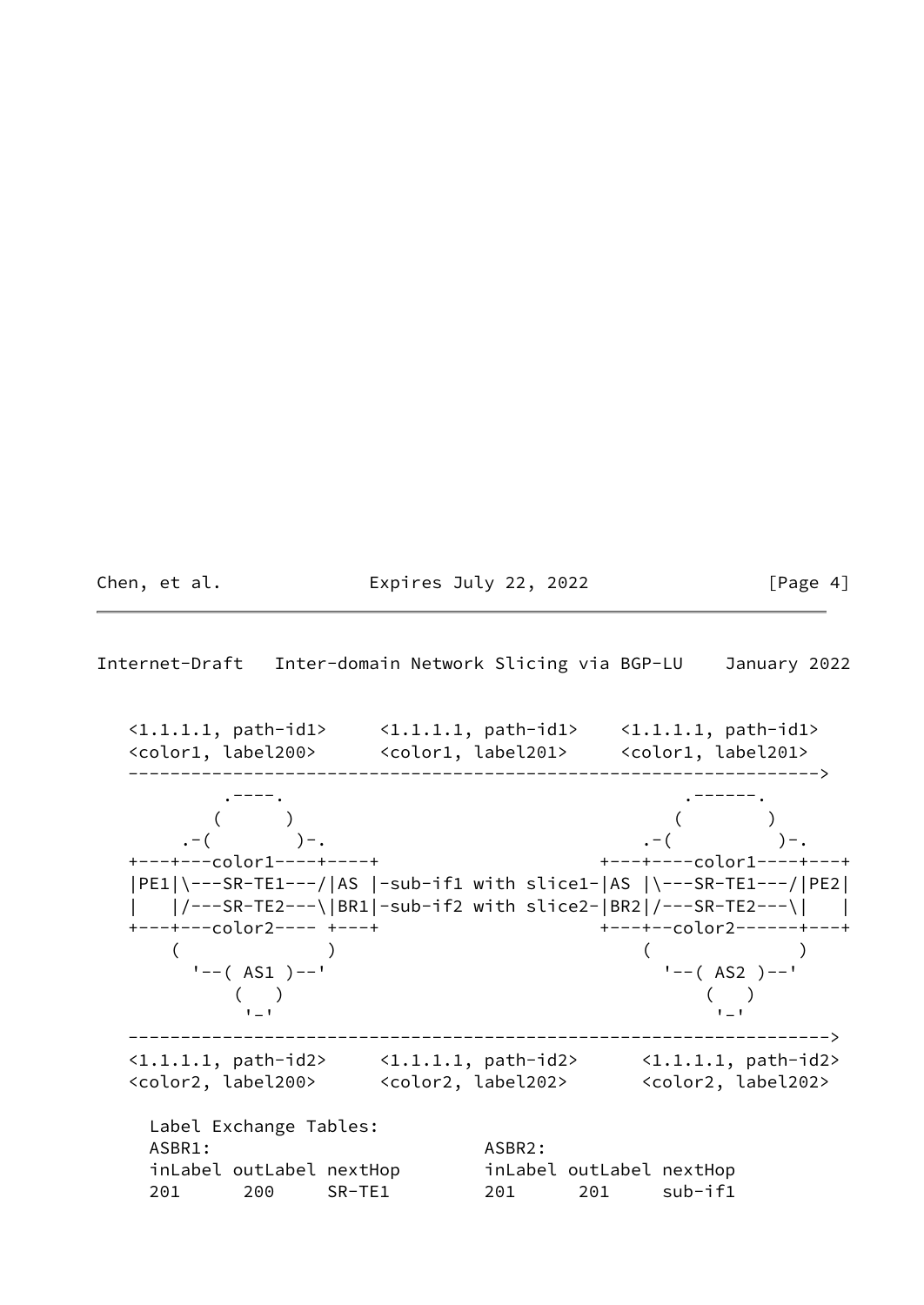202 200 SR-TE2 202 202 sub-if2

| PE <sub>2</sub> : |         |           |                       |          |  |
|-------------------|---------|-----------|-----------------------|----------|--|
|                   |         |           | prefix color outLabel | nextHop  |  |
|                   | 1.1.1.1 | $\sim$ 1. | 201                   | SR-TE1   |  |
|                   | 1.1.1.1 |           | 202                   | $SR-TE2$ |  |

Figure 1: Example of Inter-domain Network Slicing via BGP-LU

 In figure 1, PE1 advertises two paths: <1.1.1.1, path-id1> carries the color1 attribute and  $\langle 1.1.1.1,$  path-id2> carries the color2 attribute to ASBR1.PE1 advertises the binding between the prefix 1.1.1.1 and label 200. Because of the end node, both paths have the same label value 200.

 ASBR1 receives these two paths from PE1, and when sending to ASBR2, it modifies the next hop to itself. And allocate two new labels based on <prefix, path-id, color>. As shown in Figure 1, ASBR1 sends two paths to ASBR2, <1.1.1.1, path-id1> carries color1+label201, and <1.1.1.1, path-id2> carries color2+label202.

 Similarly, ASBR2 also generates two different labels based on the <prefix, path-id, color>. As shown in Figure 1, multiple end to end BGP-LU LSPs are established.Different BGP-LU LSPs select the underlay SR-BE/TE tunnels according to their colors.

| Chen, et al. | Expires July 22, 2022 | [Page 5] |
|--------------|-----------------------|----------|
|              |                       |          |

<span id="page-5-1"></span>Internet-Draft Inter-domain Network Slicing via BGP-LU January 2022

#### <span id="page-5-0"></span>[7](#page-5-0). SRv6 support

 Colored BGP-LU can be also used to setup end-to-end color-aware connectivity using Segment Routing over IPv6 (SRv6) [\[RFC8402](https://datatracker.ietf.org/doc/pdf/rfc8402)].

As defined in  $[I-D.iett-bess-srv6-services]$ , to provide SRv6 service with underlay SRv6 policy connectivity, the egress PE signals the BGP overlay service route with SRv6 Service SID and color extended community . The ingress PE encapsulates the payload in an outer IPv6 header which contains the underlay SRv6 policy segment list and the overlay Service SID.

 In addition, another solution is to provide SRv6 servcie with underlay SRv6 best-effort connectivity that is created by global IPv6 (AFI/SAFI 2/1) with color extended community. The underlay SRv6 SID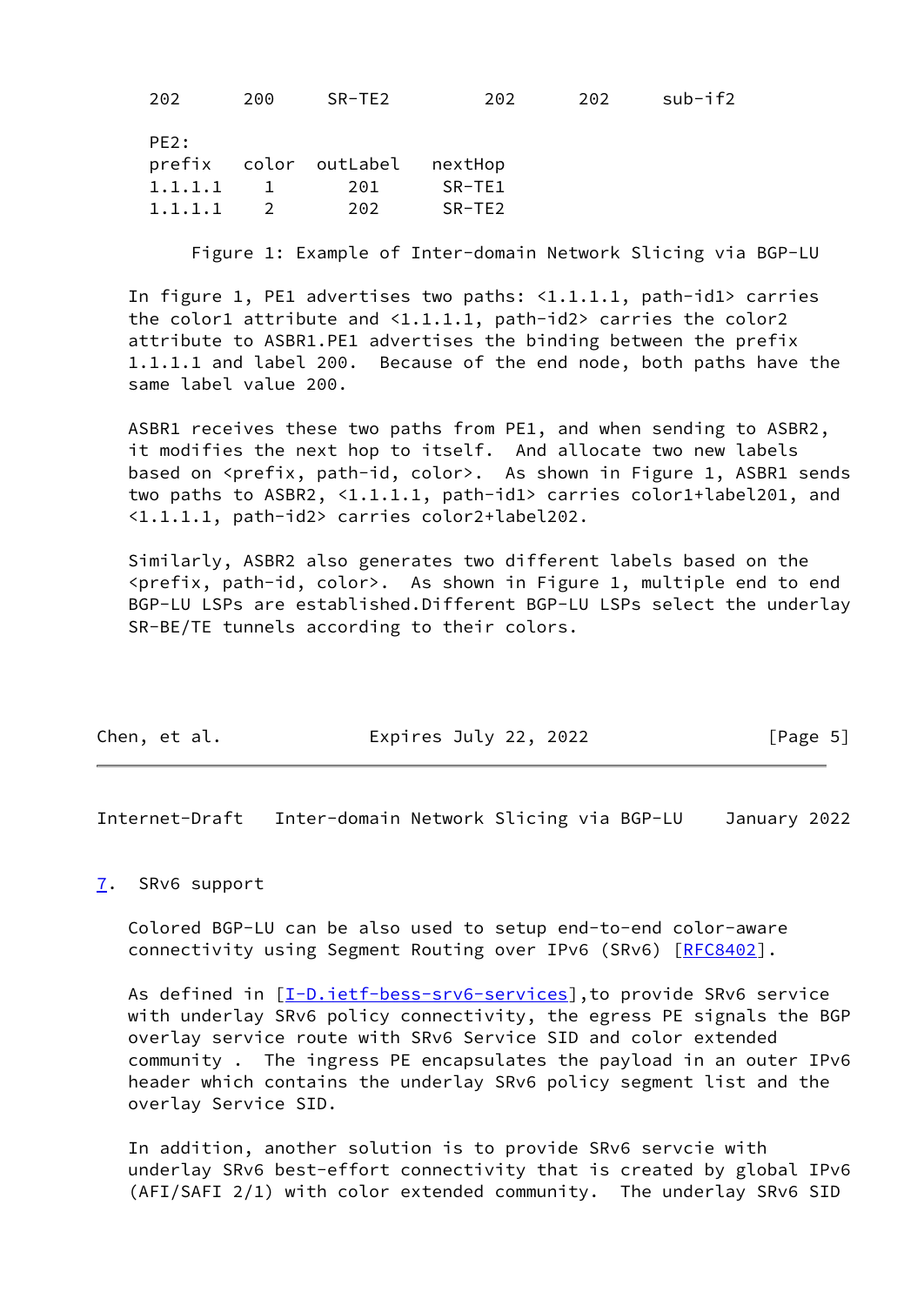is allocated based on <global IPv6, path-id, color>. The ingress PE encapsulates the payload in an outer IPv6 header which contains the underlay SRv6 SID and the Service SID.

<span id="page-6-0"></span>[8](#page-6-0). Deploy Considerations

 All BGP routers (PE1--ASBR1, ASBR1---ASBR2, ASBR2---PE2) SHOULD be BGP-LU neighbors in advance. There may be multiple border routers to ensure multipath backup. All routers require the ADD-PATH Capability which is described in chapter 4 of  $[RFC7911]$  $[RFC7911]$ .

 This document not only supports interprovider VPNs while the customer sites belong to different ASs, but also supports the Carrier-of- Carriers VPNs while the customer site belong to the same AS. Multiple operators are involved, so AS border routers may involve color mapping, color namespaces, or color service chains. These services can be delivered by the controller configurations or the local configurations.

<span id="page-6-1"></span>[9](#page-6-1). Security Considerations

TBD

<span id="page-6-2"></span>[10.](#page-6-2) IANA Considerations

TBD.

<span id="page-6-3"></span>[11.](#page-6-3) Normative References

Chen, et al. Expires July 22, 2022 [Page 6]

<span id="page-6-4"></span>Internet-Draft Inter-domain Network Slicing via BGP-LU January 2022

<span id="page-6-6"></span> [I-D.ietf-bess-srv6-services] Dawra, G., Filsfils, C., Talaulikar, K., Raszuk, R., Decraene, B., Zhuang, S., and J. Rabadan, "SRv6 BGP based Overlay Services", [draft-ietf-bess-srv6-services-08](https://datatracker.ietf.org/doc/pdf/draft-ietf-bess-srv6-services-08) (work in progress), November 2021.

<span id="page-6-5"></span> [I-D.ietf-spring-segment-routing-policy] Filsfils, C., Talaulikar, K., Voyer, D., Bogdanov, A., and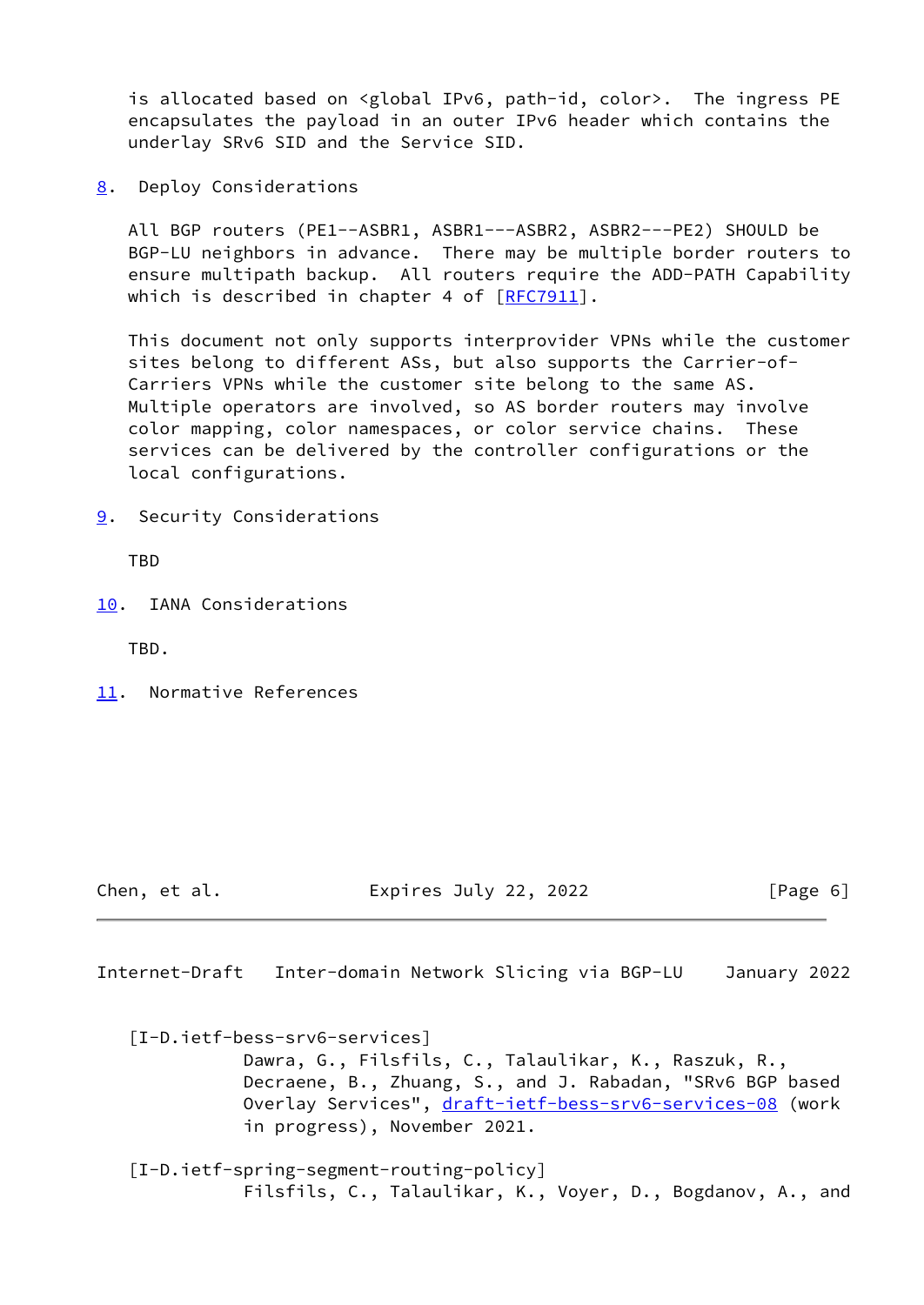P. Mattes, "Segment Routing Policy Architecture", [draft](https://datatracker.ietf.org/doc/pdf/draft-ietf-spring-segment-routing-policy-14) [ietf-spring-segment-routing-policy-14](https://datatracker.ietf.org/doc/pdf/draft-ietf-spring-segment-routing-policy-14) (work in progress), October 2021.

- [RFC2119] Bradner, S., "Key words for use in RFCs to Indicate Requirement Levels", [BCP 14](https://datatracker.ietf.org/doc/pdf/bcp14), [RFC 2119](https://datatracker.ietf.org/doc/pdf/rfc2119), DOI 10.17487/RFC2119, March 1997, <[https://www.rfc-editor.org/info/rfc2119>](https://www.rfc-editor.org/info/rfc2119).
- [RFC7911] Walton, D., Retana, A., Chen, E., and J. Scudder, "Advertisement of Multiple Paths in BGP", [RFC 7911](https://datatracker.ietf.org/doc/pdf/rfc7911), DOI 10.17487/RFC7911, July 2016, <[https://www.rfc-editor.org/info/rfc7911>](https://www.rfc-editor.org/info/rfc7911).
- [RFC8277] Rosen, E., "Using BGP to Bind MPLS Labels to Address Prefixes", [RFC 8277](https://datatracker.ietf.org/doc/pdf/rfc8277), DOI 10.17487/RFC8277, October 2017, <[https://www.rfc-editor.org/info/rfc8277>](https://www.rfc-editor.org/info/rfc8277).
- [RFC8402] Filsfils, C., Ed., Previdi, S., Ed., Ginsberg, L., Decraene, B., Litkowski, S., and R. Shakir, "Segment Routing Architecture", [RFC 8402](https://datatracker.ietf.org/doc/pdf/rfc8402), DOI 10.17487/RFC8402, July 2018, <<https://www.rfc-editor.org/info/rfc8402>>.
- [RFC9012] Patel, K., Van de Velde, G., Sangli, S., and J. Scudder, "The BGP Tunnel Encapsulation Attribute", [RFC 9012](https://datatracker.ietf.org/doc/pdf/rfc9012), DOI 10.17487/RFC9012, April 2021, <[https://www.rfc-editor.org/info/rfc9012>](https://www.rfc-editor.org/info/rfc9012).

Authors' Addresses

 Ran Chen ZTE Corporation

Email: chen.ran@zte.com.cn

 Chunning Dai ZTE Corporation

Email: dai.chunning@zte.com.cn

| Chen, et al. | Expires July 22, 2022 | [Page 7] |
|--------------|-----------------------|----------|
|--------------|-----------------------|----------|

Internet-Draft Inter-domain Network Slicing via BGP-LU January 2022

Shaofu Peng